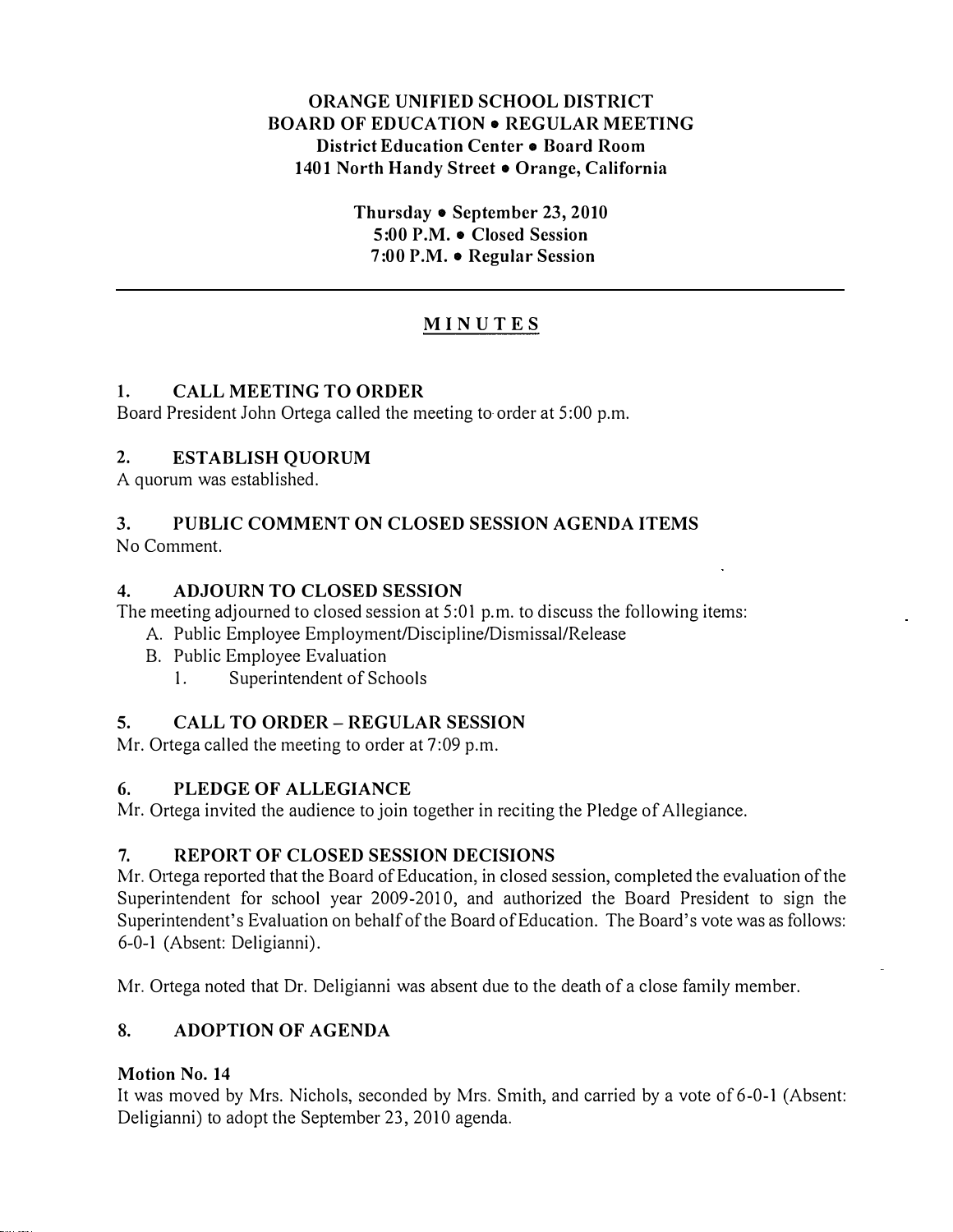# 9. ANNOUNCEMENTS AND ACKNOWLEDGMENTS

### Item 9.A. Superintendent's Report

Dr. Dreier noted that there are many great things going on in the District and throughout the schools.

On Friday, September 17<sup>th</sup>, in celebration of Constitution Day, students throughout the District took part in a "Walk through the Constitution" event held at Peralta Park in Anaheim. Over 600 students from Noh! Canyon, Canyon, Crescent, Imperial and Anaheim Hills Elementary Schools were on hand with an additional 200 students from Cerro Villa Middle School. Cerro Villa Leadership and honors students wrote scripts and performed dramatizations of the Preamble, the Seven Articles of the Constitution and the Bill of Rights in 14 different venues.

Orange North Rotary donated \$1,000 to the Richland High School library to promote literacy. The monies will be used to purchase books supporting the elective class- Power Reading.

Dr. Dreier recognized and thanked Ms. Flores de Apocada's third grade class from West Orange Elementary School for providing the writing samples for the bulletin board display in the Board Room. She invited everyone to take a look at the display which are provided each month on a rotating basis from the individual schools.

Dr. Dreier noted that this evening Dr. Hansen will provide the annual report on the District's API and AYP. There is a lot of exciting news, but there are challenges ahead. She pointed out that throughout our District every day and in every classroom, teachers are doing a wonderful job teaching students. This is one opportunity to celebrate and to note that every day we have opportunities to celebrate learning and teaching.

#### Item 9.B. Board Presidents Report

Mr. Ortega welcomed everyone back to a very exciting school year. There are a lot of good things coming forward. The District has an excellent staff to meet the challenges that lie ahead. As has been said many times, it is unfortunate we have to deal with the current financial situation, but the District is going with the best we can with what we have. He expressed his appreciation to everyone's assistance, especially to the parental involvement.

Mr. Ortega commented that he attended El Modena's back to school night, where his daughter attends. He noted that it is an excellent community with an excellent staff.

#### Item 9.C. Board Recognition of Students, Staff and Community

Mrs. Moffat commented that she attended Villa Park High School's back to school night and noted that it was outstanding. She was impressed with the quality of presentations and expressed her appreciation to staff.

#### Item 9.D. Outstanding Employee of the Month

The Board of Education recognized Robert Hooper, Library Media Technician at Crescent Elementary School, as the recipient of the Outstanding Customer Service Award for the month of September. On behalf of the Board of Education, Mr. Ortega presented a Certificate of Recognition to Mrs. Hooper and expressed appreciation for her dedication to the students of the District.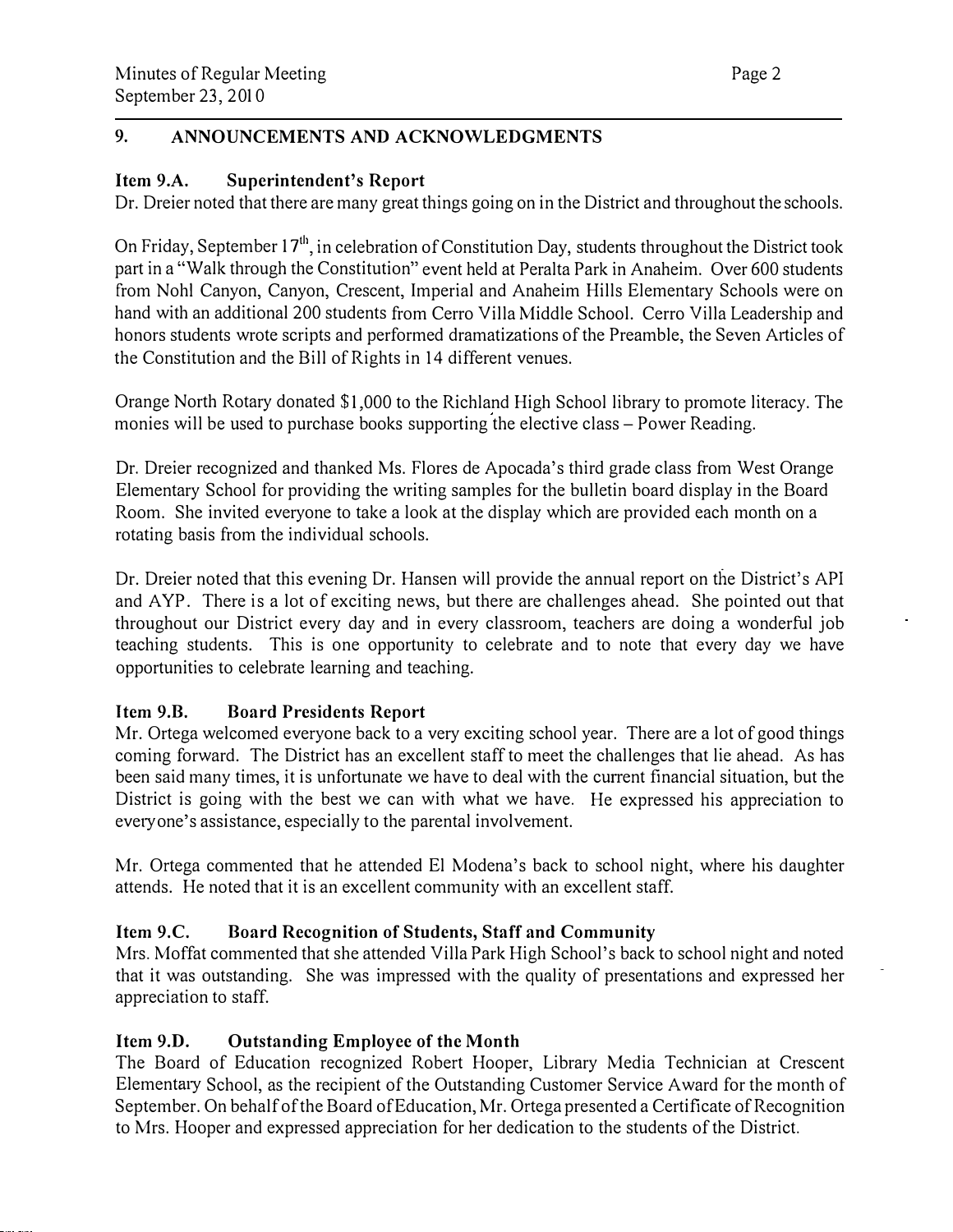Item 9.E. Student Advisory Council to the Board of Education (SACBE)- Introduction Aileen Sterling, Executive Director of Secondary Education, introduced the student members for the 2010-2011 Student Advisory Council to the Board of Education as follows:

# Item 9.F. Proclamation Walk to School Week

International Walk to School Week takes place the first full week of October. It's an international week that raises awareness about the positive ways walking to school helps children and communities. In neighborhoods all around the world, the United States and 30 other countries, the first week of October is the week to walk to school. The goal is to encourage more adults and children to walk to school together to raise awareness that walking is a healthy activity for all people in our community and schools.

# Motion No. 15

It was moved by Mrs. Smith, seconded by Mrs. Nichols and carried by a vote of 6-0-1 (Absent: Deligianni) to adopt the proclamation declaring "Walk to School Week" is October 4-8, 2010 and "Walk to School Day" is October 6, 2010.

# 10. APPROVAL OF MINUTES

August 26,2010 (Regular Minutes)

#### Motion No. 16

It was moved by Mrs. Nichols, seconded by Mr. Wayland, and carried by a vote of 6-0-1 (Absent: Deligianni) to approve the minutes of the August 26,2010 regular meeting.

# 11. PUBLIC COMMENT: Non-Agenda Items

Speakers None

# 12. ACTION ITEMS

# Item 12.A. Safe and Drug Free Schools- Canine Detection Services

Mr. Hausner, Administrative Director of Communications and Educational Technology, presented a power point presentation (see attached presentation) regarding Safe and Drug Free Schools on the High School Campuses. He pointed out that a strategy to eliminate the presence of drugs and alcohol on campuses by utilizing canine detection services was requested by OUSD high school principals. lnterquest Detection Canines is the nation's oldest and largest contraband detection and drug dog services provider and contracts with more than 1,200 public school districts and private schools nationwide, including 5,000 schools with over 6,000,000 students. As part of the presentation,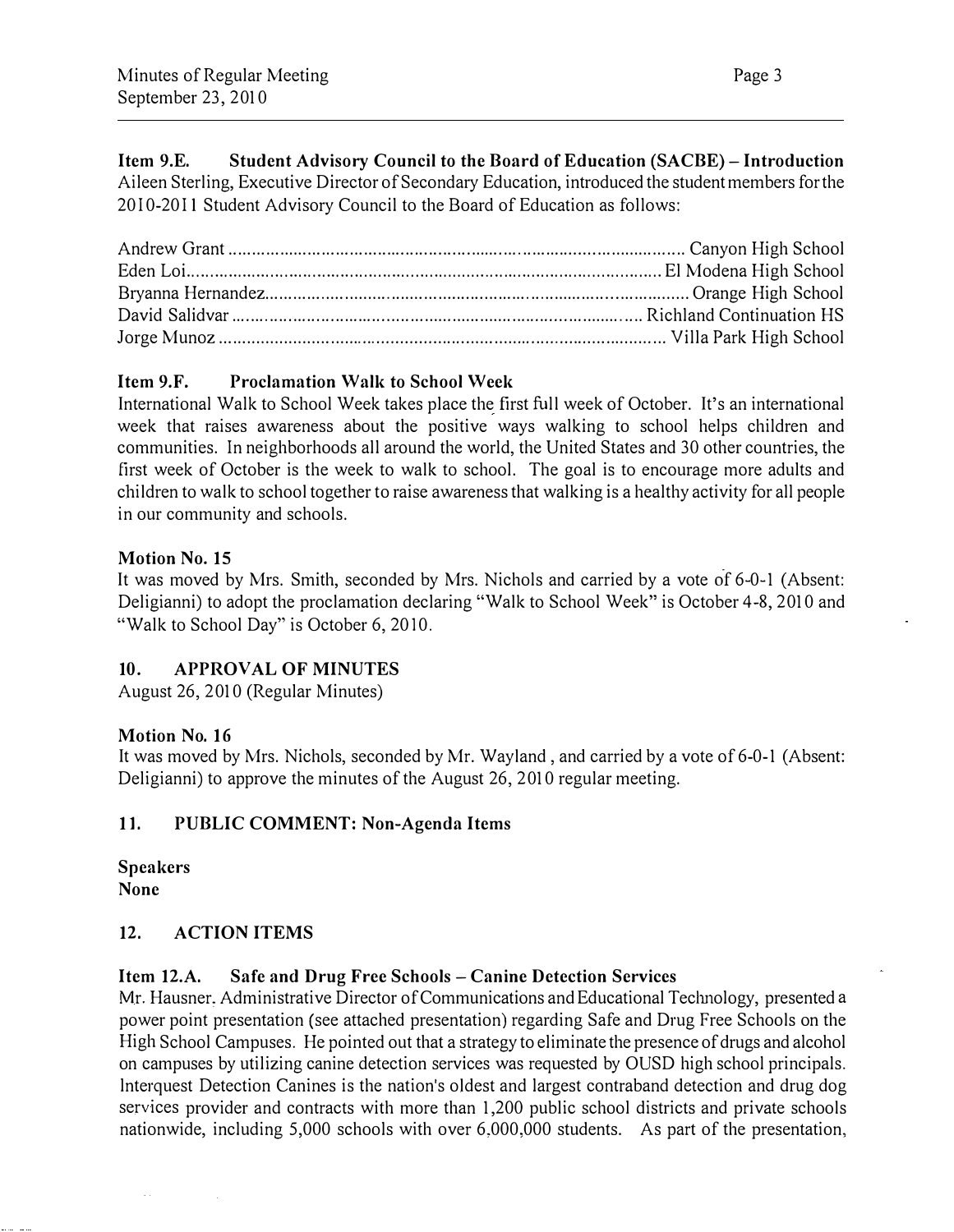Interquest Detection Canines provided a demonstration of canine capabilities.

Contract approval will provide a preventative program through site visits to the District's four comprehensive high schools, continuation school and Community Day School to help keep campuses safe and drug free. Mr. Hausner pointed out that staff will review and monitor suspension data and provide a report on the effectiveness of the program at the end of the school year.

#### Speakers

The following individuals spoke in support of the canine services provider:

- Ilene Duncan, parent
- Cody Ambrose, student
- Meredith Duncan, student
- Alexander Grant, SACBE Rep from Canyon High School

#### Motion No. 17

It was moved by Mrs. Smith, seconded by Mrs. Nichols, and carried by a vote of 6-0-1 (Absent: Deligianni) to authorize the Superintendent or designee to enter into a contract with Interquest Detection Canines to provide twenty-seven full day site visits during the 2010-11 school year.

#### 13. INFORMATION/DISCUSSION ITEMS

Item 13.A. Presentation of District Student Achievement Results: The California Department of Education 2009-10 Accountability Progress Reporting (APR) System The APR System measures the academic performance and growth of schools on a variety of academic measures including the Academic Performance Index (API) and Adequate Yearly Progress (A YP). An overview of the District's student achievement data from the State of California's spring 2010 assessments was presented by Dr. Gunn Marie Hansen. (See attachment)

#### Item 13.B. Student Calendars- 2011-12 and 2012-13

The proposed student calendars for 2011-12 and 2012-13 was presented by Mr. Kissee as part of the continuation of a comprehensive District-wide cost saving process and represent the recommendation of the District Student Calendar Committee. The Committee is comprised of representatives from elementary, middle, and high schools as well as each of the two employee associations. As part of the calendar development process, the Committee considered input from two District-wide surveys of parents, teachers, support employees, and students. The attached recommended student calendars are reflective of the preferences of the school community within the parameters provided.

The proposed student calendars meet state requirements for the number of school days and/or instructional minutes for the school year and generally reflect the schedule and savings of the "modified" traditional track student calendars which were approved by the Board of Education for the  $2009-10$  and  $2010-11$  school years.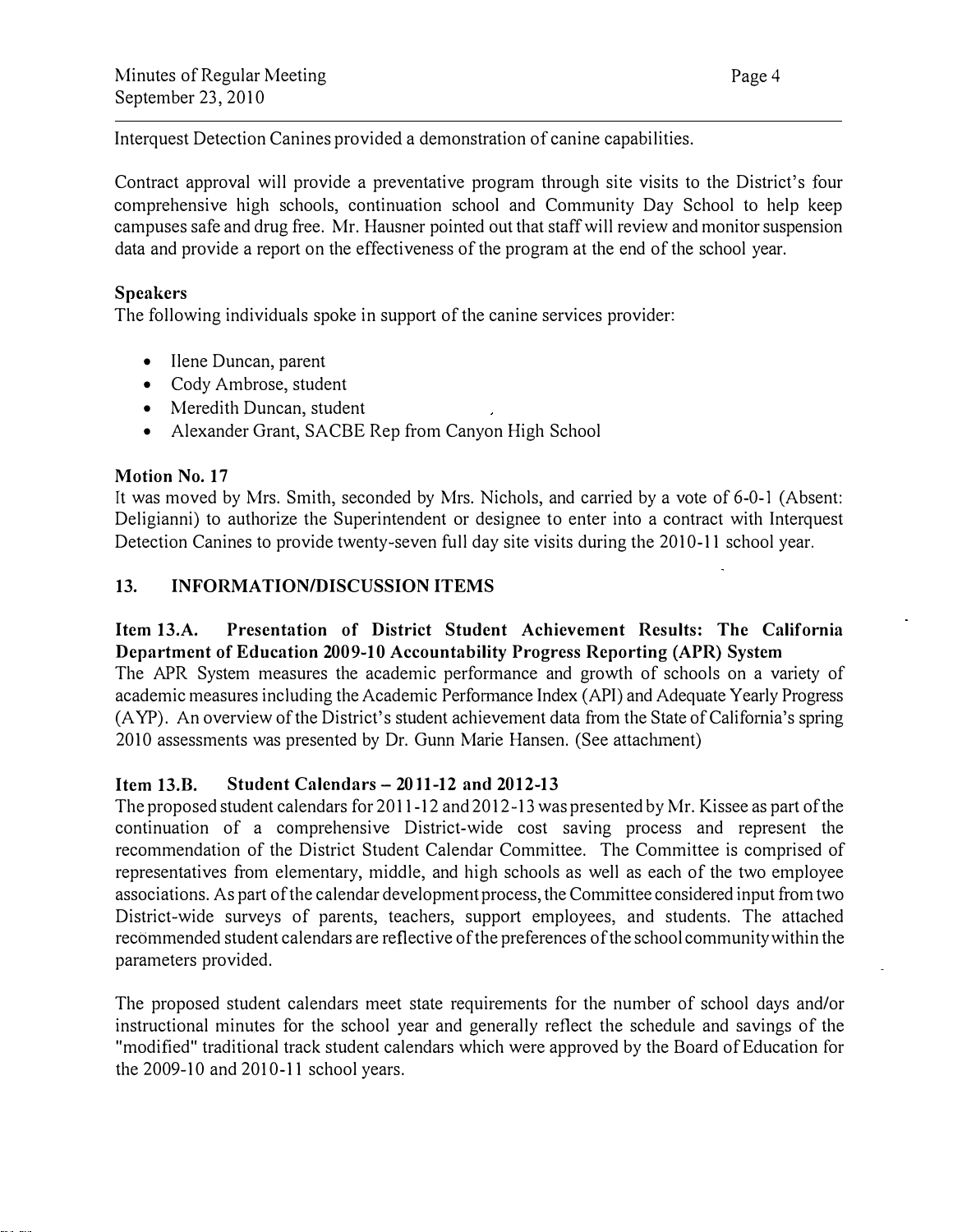#### 14. CONSENT ITEMS

#### Motion No. 18

It was moved by Mrs. Nichols, seconded by Mrs. Smith, and carried by a vote of 6-0-1 (Absent: Deligianni) to approve the following consent items.

#### Item 14.A. Purchase Orders List

The Board approved the Purchase Order List dated August 16, through September 12, 2010 in the amount of \$2,764,519.49. See attached Purchase Orders Lists.

#### Item 14.B. Warrants List

The Board approved the Warrants List dated August 16, through September 12, 2010 in the amount of \$7,055,221.27. See attached Warrants List.

#### Item 14.C. Contract Services Report- Administrative Services

The following contract services for Administrative Services were approved:

# INTERSCHOLASTIC TRADING COMPANY, LLC dba INTERSCHOLA

In October 2009, the Board approved a service agreement with Interscholastic Trading Company, LLC (Interschola) to provide a service assisting with the selling of surplus items. The arrangement has been successful, benefitting the District in multiple ways. Accordingly, this agreement should be renewed for a second year to support continuing District needs. This is not a request for any additional budgetary appropriation.

#### BRAAKSMA CONSTRUCTION INC.

The District awarded Bid No. 615 - HVAC Replacement and Installation at McPherson Magnet School to Braaksma Construction Inc. on May 13, 2010. Change Order I increases the value of the contract but does not add any time. The cost and scope were reviewed and found to be reasonable by staff and the inspector.

Special Reserves Fund ................ ............... .......... . . .. \$! ,227

#### FEI ENTERPRISES, INC.

The District awarded Bid No. 618- Fire Alarm Replacement at Anaheim Hills Elementary School to FEI Enterprises, Inc. on June 10, 2010. Change Order 1 increases the value of the contract and extends the time three additional days. The cost and scope were reviewed and found to be reasonable by the inspector and staff.

Capital Project Fund ............................................. \$7,947

#### FEI ENTERPRISES, INC.

The District awarded Bid No. 619 – Fire Alarm Replacement at Imperial Elementary School to FEI Enterprises, Inc. on June 10, 2010. Change Order 1 increases the value of the contract and extends the time three additional days. The cost and scope were reviewed and found to be reasonable by staff. This change order falls within the allowable maximum of 10% per the Public Contract Code. State School Building Fund ................................... \$2,056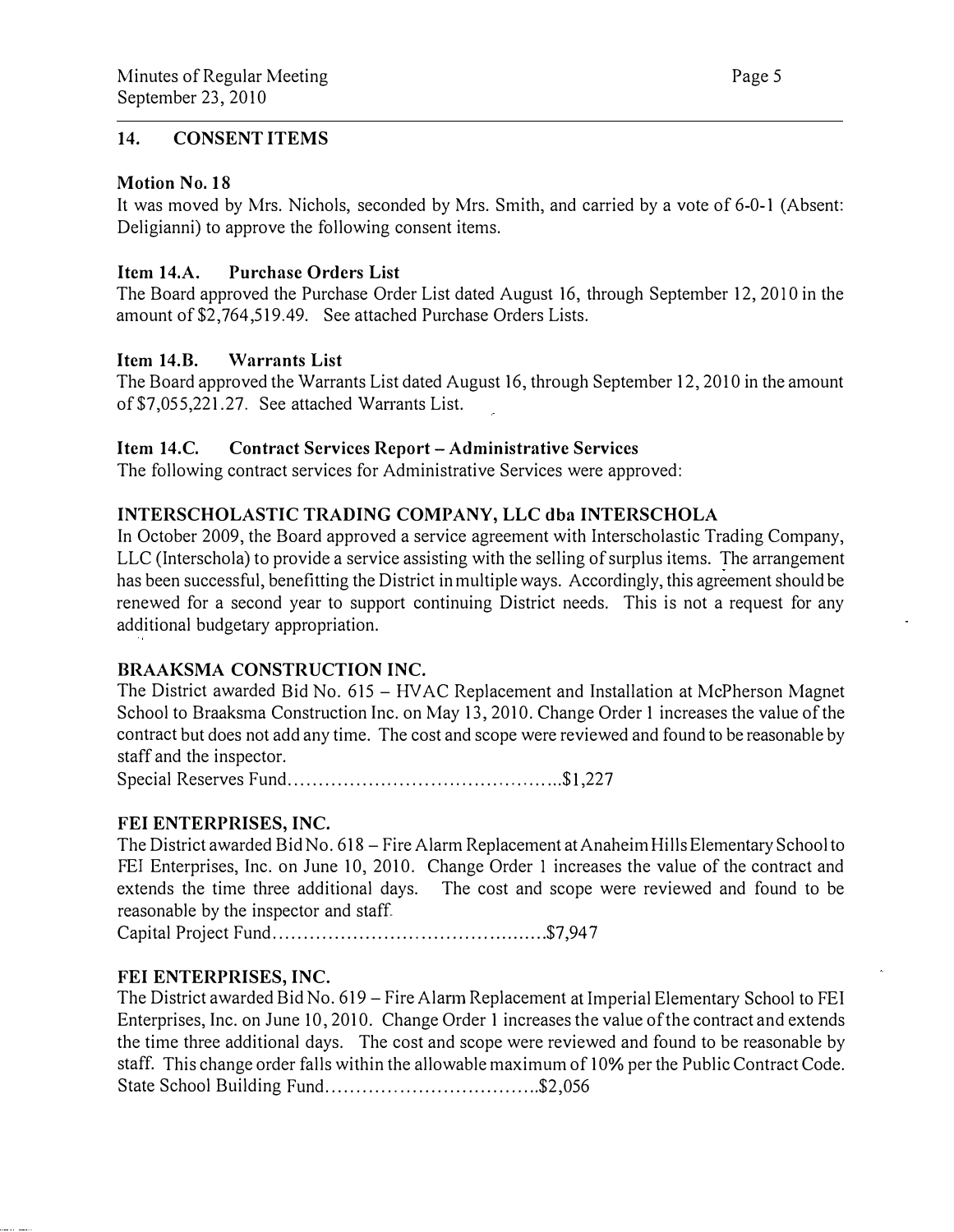#### J.D. DIFFENBAUGH, INC.

The District awarded Bid No. FC6019 - Modernization - Yorba Middle School to J.D. Diffenbaugh, Inc., on June 18, 2009. Change Order 3.a increases the value of the contract and does not add any time to the contract. The cost and scope were reviewed and found to be reasonable by the architect, construction manager, inspector and staff.

Special Reserve/Capital Projects...................................\$9,698

# THOMPSON ROOF CO., INC.

The District awarded Bid No. 620 – Re-roofing at Taft Elementary School to Thompson Roof Co., Inc. on June 10, 2010. Upon roof removal, it was deemed necessary to exercise competitively bid option Form lA for plywood removal and replacement.

Deferred Maintenance Funds .................. ................... \$6,688

# Item 14.D. Acceptance of Completed Contracts and Filing of Notices of Completion

The Board accepted the contract(s) as completed, authorized staff to file appropriate notice(s) of completion and release the retention payment(s) to the contractor(s) as follows:

#### Bid No. 607- Unit Price Contract- Asphalt

Project(s): Anaheim Hills Elementary Bid/Project Board Approved: September 10, 2009 Contractor: Universal Asphalt Co. Inc. Purchase Order: 103028 Completion Date: Original Project Amount: Change Order(s) Amount: Total Project Amount: Fund(s):

July 12, 2010 \$17,131.80 -0- \$17,131.80 Capitol Project Fund (49)

#### Bid No. 616- Installation of Dance Floor

| $Project(s)$ :              | El Modena High School |
|-----------------------------|-----------------------|
| Bid/Project Board Approved: | June 10, 2010         |
| Contractor:                 | Pacific Floor Company |
| Purchase Order:             | 104209                |
| <b>Completion Date:</b>     | July 27, 2010         |
| Original Project Amount:    | \$22,000.00           |
| Change Order(s) Amount:     | $-0-$                 |
| Total Project Amount:       | \$22,000.00           |
| $Fund(s)$ :                 | General Fund (01)     |
|                             |                       |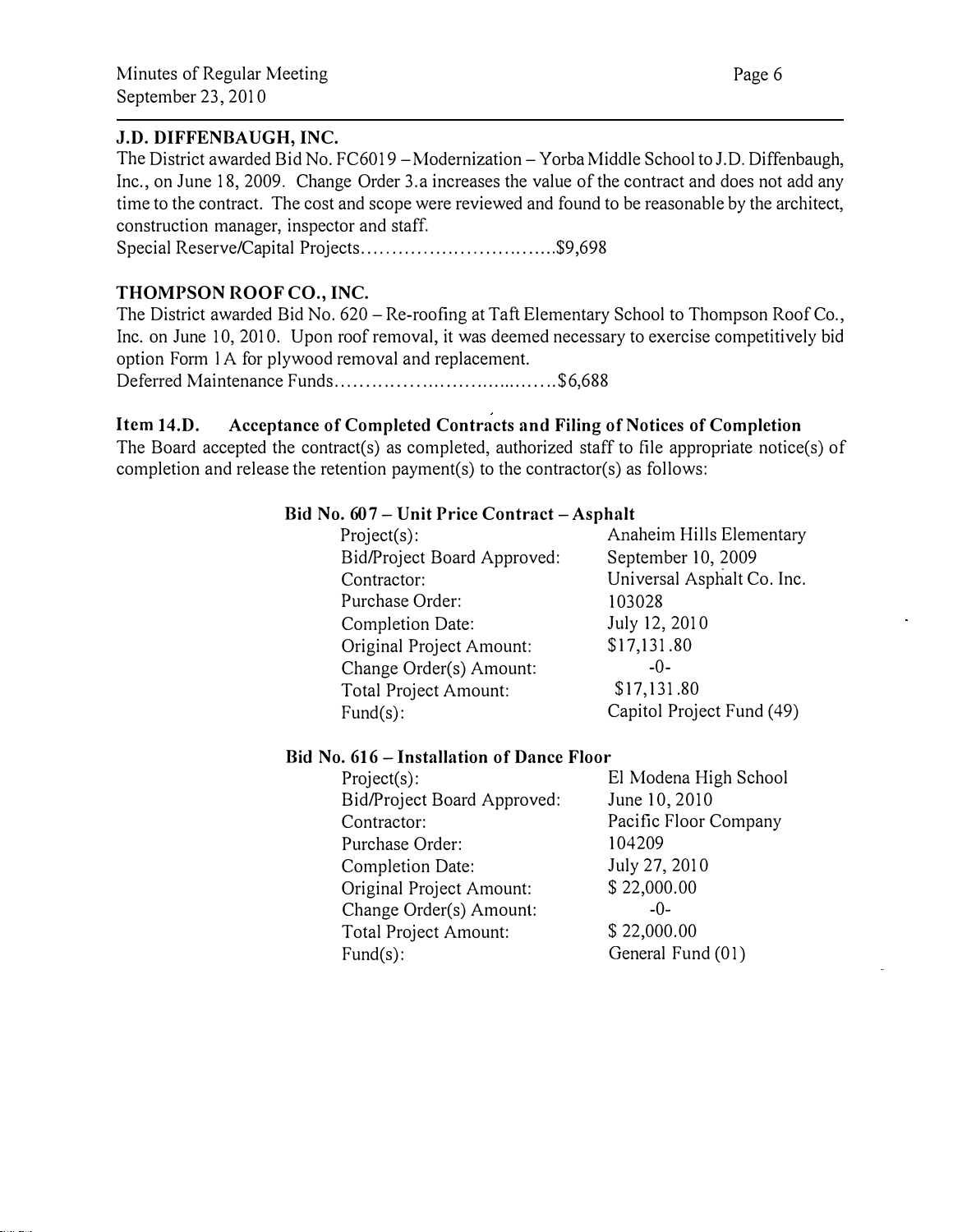#### Bid No. 617 – Exterior Painting

| $Project(s)$ :              | Santiago Middle School    |
|-----------------------------|---------------------------|
| Bid/Project Board Approved: | June 10, 2010             |
| Contractor:                 | E. Bitsakis Painting Inc. |
| Purchase Order:             | 110475                    |
| Completion Date:            | July 26, 2010             |
| Original Project Amount:    | \$19,800.00               |
| Change Order(s) Amount:     | $-()$ -                   |
| Total Project Amount:       | \$19,800.00               |
| $Fund(s)$ :                 | School Building Fund (35) |
|                             |                           |

#### Item 14.E. Resolution No. 07-10-11: Gann Amendment Appropriations Limit

The Board adopted Resolution No. 07-10-11, Gann Amendment Appropriations Limit, for current and preceding fiscal years in accordance with Article XIII-B of the California Constitution.

#### Item 14.F. Declaration of Surplus Items

the Board of Education declare the items listed and described as surplus and approve the public and private disposition of the surplus items in accordance with Education Code Section 17545 and Board Policy 3270.

#### SURPLUS ITEMS LIST EQUIPMENT TAG NUMBERS & DESCRIPTION

|        | 118869 ARC WELDER: Lincoln          | 143998 | <b>BACKPACK BLOWER</b>         |  |
|--------|-------------------------------------|--------|--------------------------------|--|
| 006456 | BLOWER/SWEEPER: Parker              | 143854 | SAW CUTTER: CONCERT            |  |
| 000000 | BLOWER/SWEEPER: Parker, S/N 8018632 | 254106 | LAWN MOWER                     |  |
| 000000 | BLOWER/SWEEPER: Parker, S/N 8018805 | 254110 | LAWN MOWER                     |  |
| 131600 | BLOWER/SWEEPER: Parker              | 107388 | LAWN MOWER                     |  |
| 261771 | BACKPACK BLOWER                     | 252333 | RECOVERY MACHINE: OZ           |  |
| 143988 | BACKPACK BLOWER                     | 252073 | RECOVERY MACHINE: PENGUIN      |  |
| 143989 | <b>BACKPACK BLOWER</b>              | 252074 | RECOVERY MACHINE: PENGUIN      |  |
| 120007 | <b>BACKPACK BLOWER</b>              | 001114 | PAPER FOLDER: HORIZON, PF-P310 |  |

Miscellaneous Items (not on Asset Inventory List or Cost< \$1,000)

To be declared surplus on a continuing basis throughout the fiscal year.

Various lots of obsolete computers and electronic related items.

Various lots of obsolete garage and tire items.

Various lots of obsolete HVAC equipment and supplies.

Various lots of obsolete kitchen equipment and related items.

Various lots of obsolete lighting fixtures and lamps.

Various lots of obsolete plumbing equipment and supplies.

Various lots of obsolete tools and parts.

Various lots of miscellaneous items determined to be unusable by the District.

#### Item 14.G. Personnel Report

The Board approved the attached Personnel Report.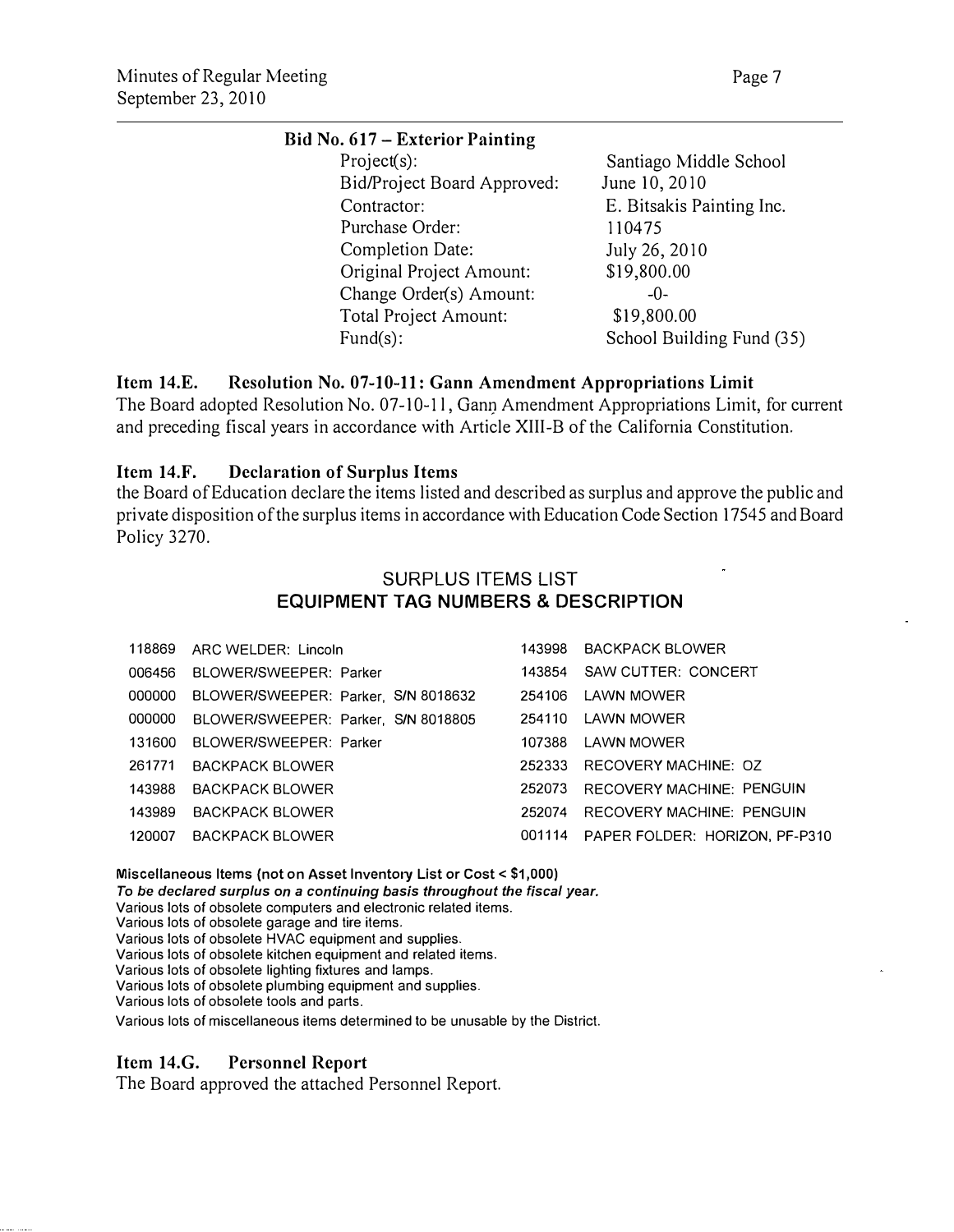# Item 14.H. California State Teachers Retirement System Post-Retirement Earnings Limitation Exemption Request

The Board authorized staff to submit a Ca!STRS Post-Retirement Earnings Limitation Exemption request for Bertha Anderson to serve as Elementary School Principal during the 2010-11 school year.

# Item 14.1. Revised Memorandum of Understanding by and between the Orange Unified School District and Santiago Charter Middle School

The Board approved the revised memorandum of understanding by and between Orange Unified School District and Santiago Charter Middle School. This memorandum of understanding contains the terms and conditions that replace the previous memorandum of understanding in governing the operations of Santiago Charter Middle School and the relationship between the District and Santiago Charter Middle School commencing with the 2010-11 school year.

# Item 14.J. Contract Services Report- Educational Services

The following contract services for Educational Services were approved:

# KOCE-TV FOUNDATION

The District will renew the agreement with KOCE Classroom (formerly TOC) for the 2010-1 1 school year. The agreement provides the rights and licenses for duplication of instructional television programs airing on our educational channel. Discovery United Streaming video online service which includes 7,000 videos, full encyclopedia, 27,000 images, 3,000 speeches and audio files, 3,000 sound effects, 512 educational songs is included in the KOCE Classroom agreement. Other resources include training resources and teacher guides. KOCE Classroom will provide an online video service which entitles staff and students to access online video streaming at school or home. The renewal agreement for the school year for district enrollment of 30,159 students is \$29,851.

Educational Services........not-to-exceed.....................\$29,851

# TERESA VITELLI

Teresa Vitelli, a science teacher leader, will provide a one-day in-service training for Orange Unified kindergarten teachers. The training will take place in February 2011 and will provide training in the handson inquiry centered FOSS kit "Animals 2 x 2." Beckman Science Grant............not-to-exceed...............\$300

# WILLIAM H. SAUNDERS, ED.D., RESEARCH ASSOCIATE, UCLA

School districts are required to provide an equitable share of federal monies to the private schools within their attendance boundaries. Dr. William Saunders, Educational Researcher and Consultant, will provide 15 days of consulting to Lutheran High School of Orange County from October 2010 through May 2011. Consulting services for teachers and staff at Lutheran High School will include five days of face-to-face training, five days of conference call/email support, and five days of preparation and materials development in the area of research and development work on classroom assessments. Dr. Saunders will provide ongoing guidance to administration on development of assessments as well as training during regular faculty meetings to support teachers' development of assessment tools for writing, oral presentations, and other performance based activities. Fiscal impact will be the expenditure of restricted categorical fund monies.

Title II, Part A .... not-to-exceed ................................ \$ 15,000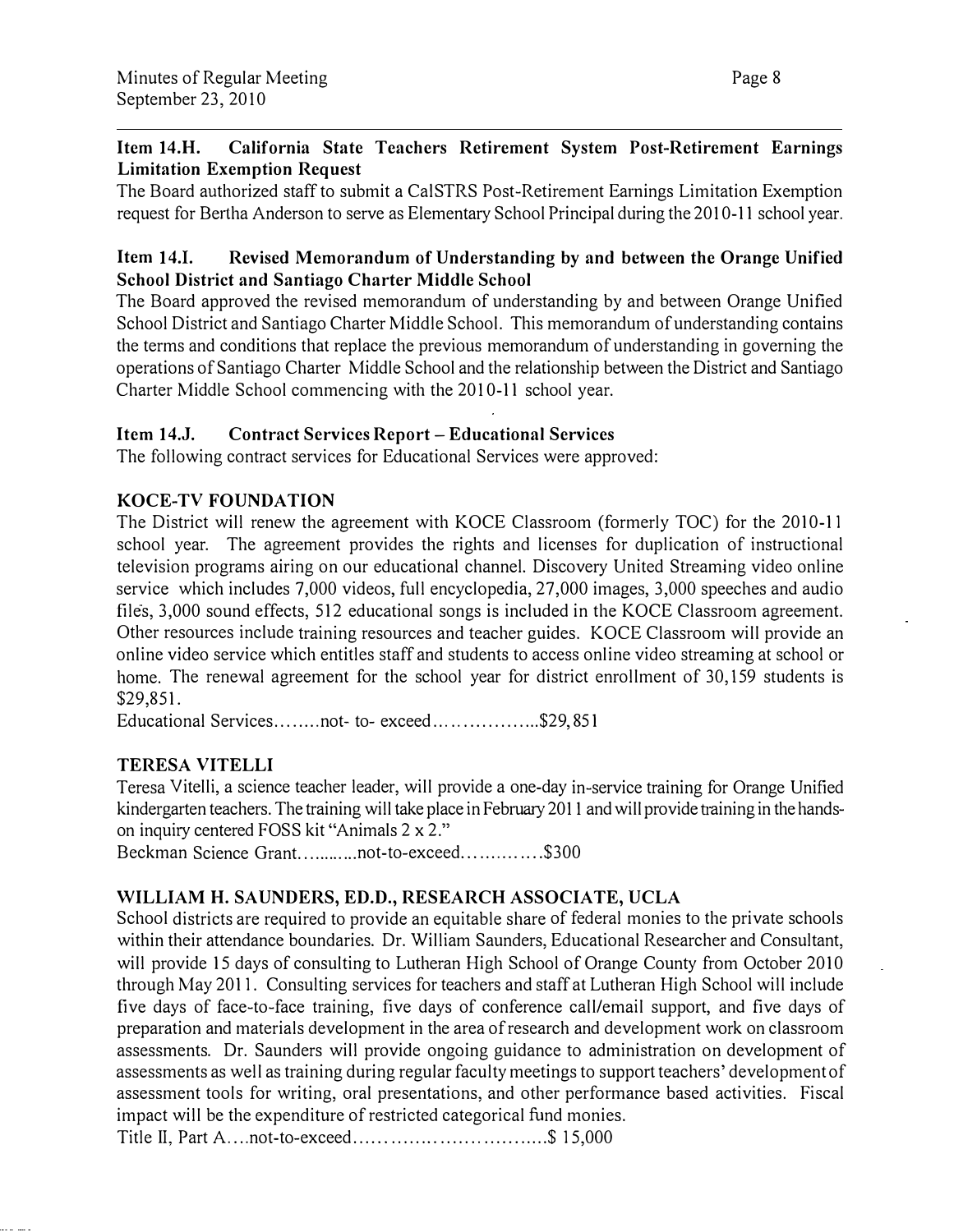#### TITLE VII NATIVE AMERICAN PROGRAM HERITAGE CELEBRATION

The District's Title VII Native American Education Program will recognize Native American Heritage on Tuesday, November 16, 2010. The program will take place at McPherson Magnet School. This event will include Native American speakers, dancers, storytellers, and singers who will provide a Native American educational experience and cultural exchange. This year the celebration will focus on the local indigenous cultures. Orange Unified third grade teachers and students will be invited to attend as enrichment to the third grade Social Studies curriculum. The presenters will be paid on a sliding scale according to their performance; prices will range from \$150 to \$550.

| esenters: |
|-----------|
|           |

| Singers, Storyteller, Historical Presentation: |  |
|------------------------------------------------|--|
| Domingo Belardestot-to-exceed\$250             |  |
|                                                |  |
| Dancers:                                       |  |
|                                                |  |
| James Lopez, Drummer/Singernot-to-exceed\$200  |  |
|                                                |  |
|                                                |  |

Title VII (Native American) ............ not to exceed ........ \$1,550

### YMCA OF METROPOLITAN LOS ANGELES CAMPING SERVICES, CAMP WHITTLE 2010-2011

The YMCA of Metropolitan Los Angeles Camping Services offers Outdoor Science School for 5<sup>th</sup> and  $6<sup>th</sup>$  grade students. This four or five-day program provides students the opportunity to study science in a natural setting. The curriculum correlates with the fifth and sixth grade California Content Science standards. Students attending the program from each participating school are responsible for the program cost. There is no impact to the general fund. The student cost can be supplemented by funds donated from individual parent organizations. Scholarships are available.

#### LINKS SIGN LANGUAGE & INTERPRETING SERVICES

Services are required for special education to provide translation for the deaf as needed during the 2010-11 school year.

Special Education . . . . . . not-to-exceed . . . . . . . . . . . . . \$1,000

#### ROSA PATTERSON

Services are required for the purpose of providing autism behavior intervention, consultation and direct services to individuals with exceptional needs during the 2010-11 school year. Special Education  $\dots \dots$  not-to-exceed  $\dots \dots \dots$  \$25,000

#### PROGRESSUS THERAPY, LLC

Services are required to provide speech and language therapists for the 2010-11 school year for special education students as required by law. Special Education . . . . . . not-to-exceed . . . . . . . . . . \$62,000

#### SPEECH & LANGUAGE PROFESSIONAL SERVICES

Services are required to provide a speech and language therapist for special education students, as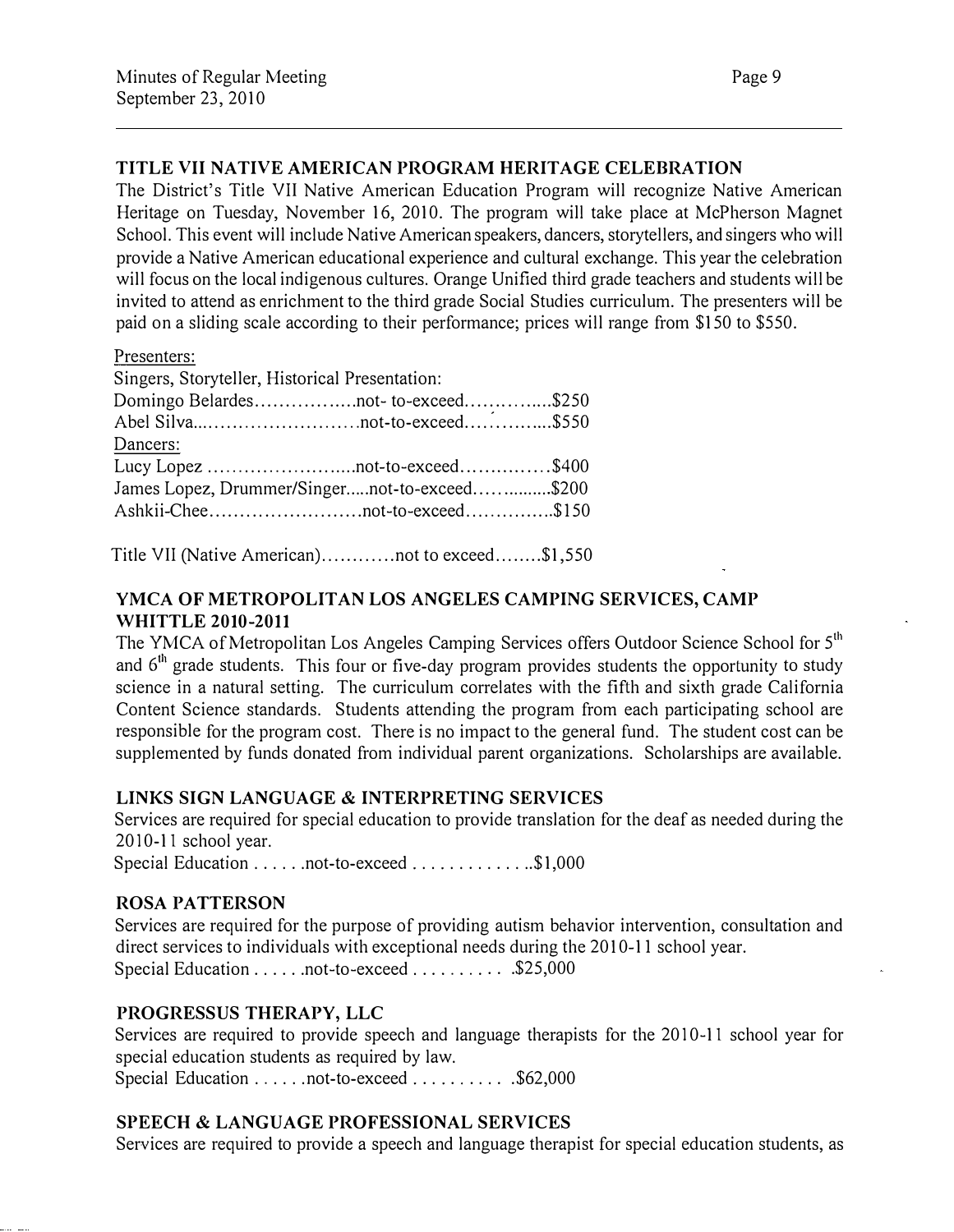required by law, during the 2010-11 school year. Special Education ..... not-to-exceed ..............\$98,000

#### Item 14.H. Study Trips

The following study trips were approved by the Board.

# Esplanade Elementary - 6<sup>th</sup> Grade Class – Camp Creekside Outdoor Science School, Forest Falls October 4 - 8, 2010

برزير

The sixth grade students from Esplanade Elementary School will participate in the Orange County Department of Education's Outdoor Science School program. This five-day program provides students an opportunity to study science in a natural setting. Students will have the opportunity to explore established trails, investigate geological features, observe wildlife and compare plant adaptations. Students will study the night sky through telescopes, participate in line and folk dances and create and perform science and nature skits. The curriculum at the camp is aligned with the California Science Content Standards and the Califomia Science Framework. There is no impact to the general fund. Student program fees will be paid directly to the Orange County Department of Education, through a donor program.

#### <u>Running Springs Elementary- 6<sup>th</sup> Grade Clas – Camp Creek-side Outdoor Science School, Forest Falls-</u> October 4-8, 2010

The sixth grade students from Running Springs Elementary School will participate in the Orange County Department of Education's Outdoor Science School program. This five-day program provides students an opportunity to study science in a natural setting. Students will have the opportunity to explore established trails, investigate geological features, observe wildlife and compare plant adaptations. Students will study the night sky through telescopes, participate in line and folk dances and create and perfonn science and nature skits. The curriculum at the camp is aligned with the California Science Content Standards and the Califomia Science Framework. There is no impact to the general fund. Students attending the program are responsible for the program cost. The student cost may be supplemented by funds donated from individual parent organizations. The cost will not exceed \$360 per student and scholarships are available.

# Canyon Rim Elementary - 6<sup>th</sup> Grade Class – Camp Calvary Outdoor Science School, RunningSpring – October 1 1- 15, 2010

The sixth grade students from Canyon Rim Elementary School will participate in the Orange County Department of Education's Outdoor Science School program. This five-day program provides students an opportunity to study science in a natural setting. Students will have the opportunity to explore established trails, investigate geological features, observe wildlife and compare plant adaptations. Students will study the night sky through telescopes, participate in line and folk dances and create and perform science and nature skits. The curriculum at the camp is aligned with the Califomia Science Content Standards and the Califomia Science Framework. Students attending the program are responsible for the program cost. There is no impact to the general fund. The student cost may be supplemented by funds donated from individual parent organizations. The cost will not exceed \$360 per student and scholarships are available.

#### La Veta Elementary - 4<sup>th</sup> Grade G.A.T.E. Class – Ocean Institute – Dana Point – October 14 - 15. 20 10

The fourth grade GA TE students from La Veta Elementary School, under direction of Karin Barone, will travel to Dana Point on October 14 and return on October 15. They will participate in "The Pilgrim Overnight" program. The program correlates with the Social Studies Curriculum and also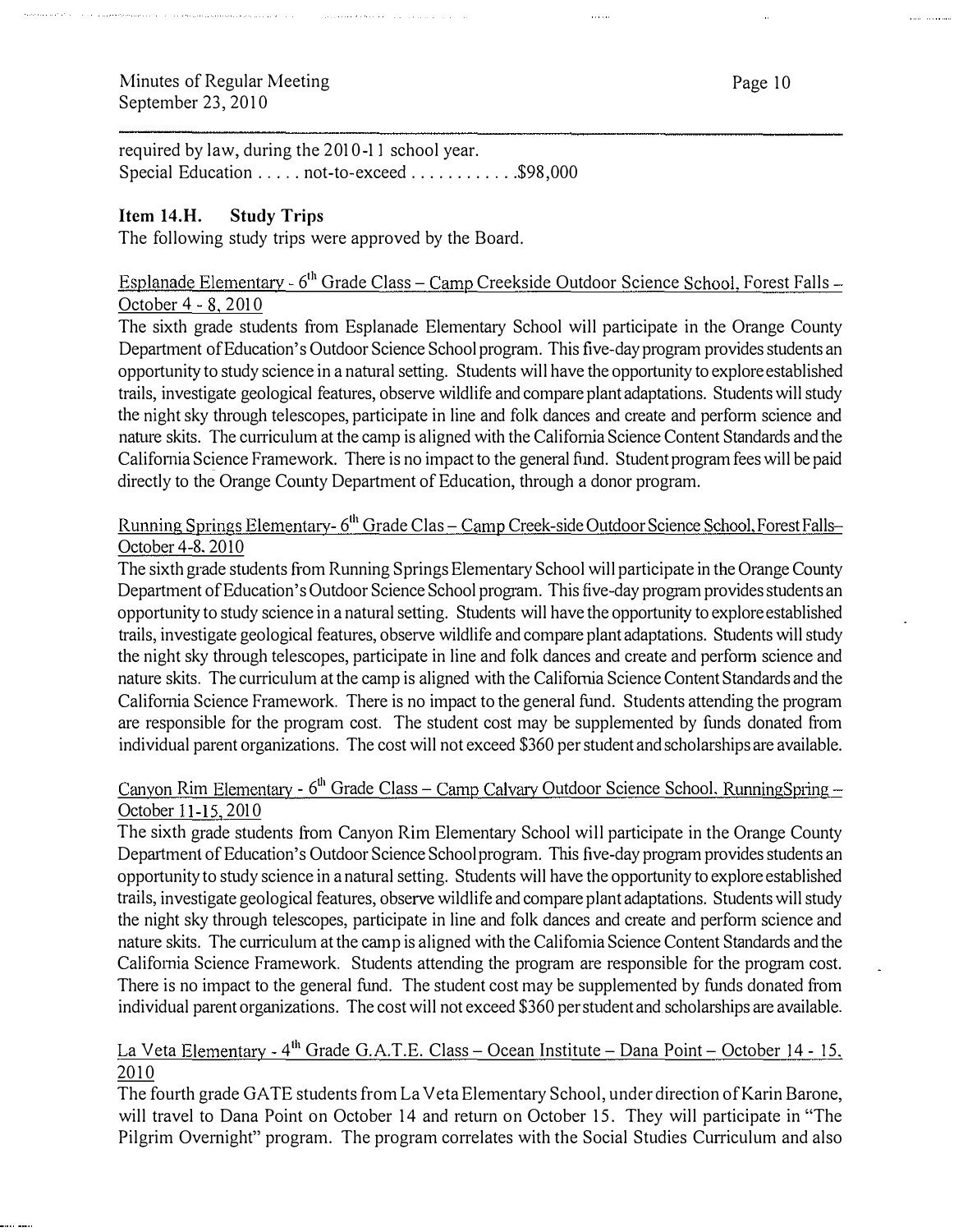works on leadership skills and teamwork. The Ocean Institute ship "The Pilgrim" will house the students during the overnight stay. Students attending the program are responsible for the program cost. There is no impact to the general fund. The student cost may be supplemented by funds donated from individual parent organizations. The cost will not exceed \$100 per student, and scholarships are available.

#### Villa Park High School - Boys' Water Polo Team - Atherton, CA - October 22 - 23, 2010

The Villa Park High School Boys' Water Polo Team, under the direction of John Carcich, will travel to Atherton, CA to participate in the North-South Challenge Water Polo Tournament. The twelve male student/athletes will be accompanied by two male adult chaperones. The student/athletes will have the opportunity to compete with high schools out of the area. While participating in the state competition, students will visit Stanford University. Transportation will be provided by Southwest Airlines leaving from John Wayne Airport. The students will be transported to John Wayne Airport by their individual parents. The athletes will be staying at the Sheraton Palo Alto in Palo Alto, CA. The cost per student is \$240 and is all inclusive. Scholarships are available. The students will miss one day of school and a substitute will be required.

#### Villa Park High School - Instrumental Music - Tucson, AZ - October 29 - 31, 2010

Villa Park High School Instrumental Music under the direction of their teacher, Charles Jay, will travel to Tucson, Arizona to participate in the University of Arizona Band Day. The 70 male and 80 female students will be accompanied by seven female and eight male adult chaperones. The students will travel by charter district-approved buses to Tucson, AZ. They will be staying at the Sheraton 4 Points in Tucson, AZ. Cost per student is \$150 and scholarships are available. The students will not miss any school days as they will leave after school on October 29<sup>th</sup> and no substitute is required.

#### Villa Park High School Wrestling-Reno, Nevada- December 16-19, 2010

The Villa Park High School wrestling team under the direction of their coach Aaron Cross would like to travel to Reno, Nevada to participate in Reno Tournament Of Champions Wrestling Tournament. Students will compete in a multi-state wrestling tournament in preparation for Century League competition. The fourteen male student/ athletes will be accompanied by two male adult chaperones. They will be staying at the Circus Circus in Reno, Nevada. Parents will provide roundtrip transportation for their student. Cost per student is \$150 and scholarships are available. The students will miss two days of school and a substitute will be required.

#### Canyon High School - Girl's Basketball Team - Phoenix,  $AZ$  - December  $26 - 31$ ,  $2010$

Canyon High School Girls Basketball team under the direction of coach, Matthew Dale, will travel to Phoenix, AZ to participate in the Nike Tournament of Champions. The student athletes will compete against nationally ranked schools as well as develop team cohesion. The fourteen female student/athletes will be accompanied by twelve male and twelve female chaperones. Each student will be driven to the event by their parents. The group will stay at the Arizona Grand Resort. The cost per student is \$200 and scholarships are available. The students will not miss any school days and no substitute will be required.

Villa Park High School - Holiday Bowl - San Diego, CA - December 26, 2010 - January 2, 2011 Villa Park High School Pep Squad under the direction of their teacher, Charles Jay, will travel to San Diego, CA to participate in the Holiday Bowl. The students will receive training from professional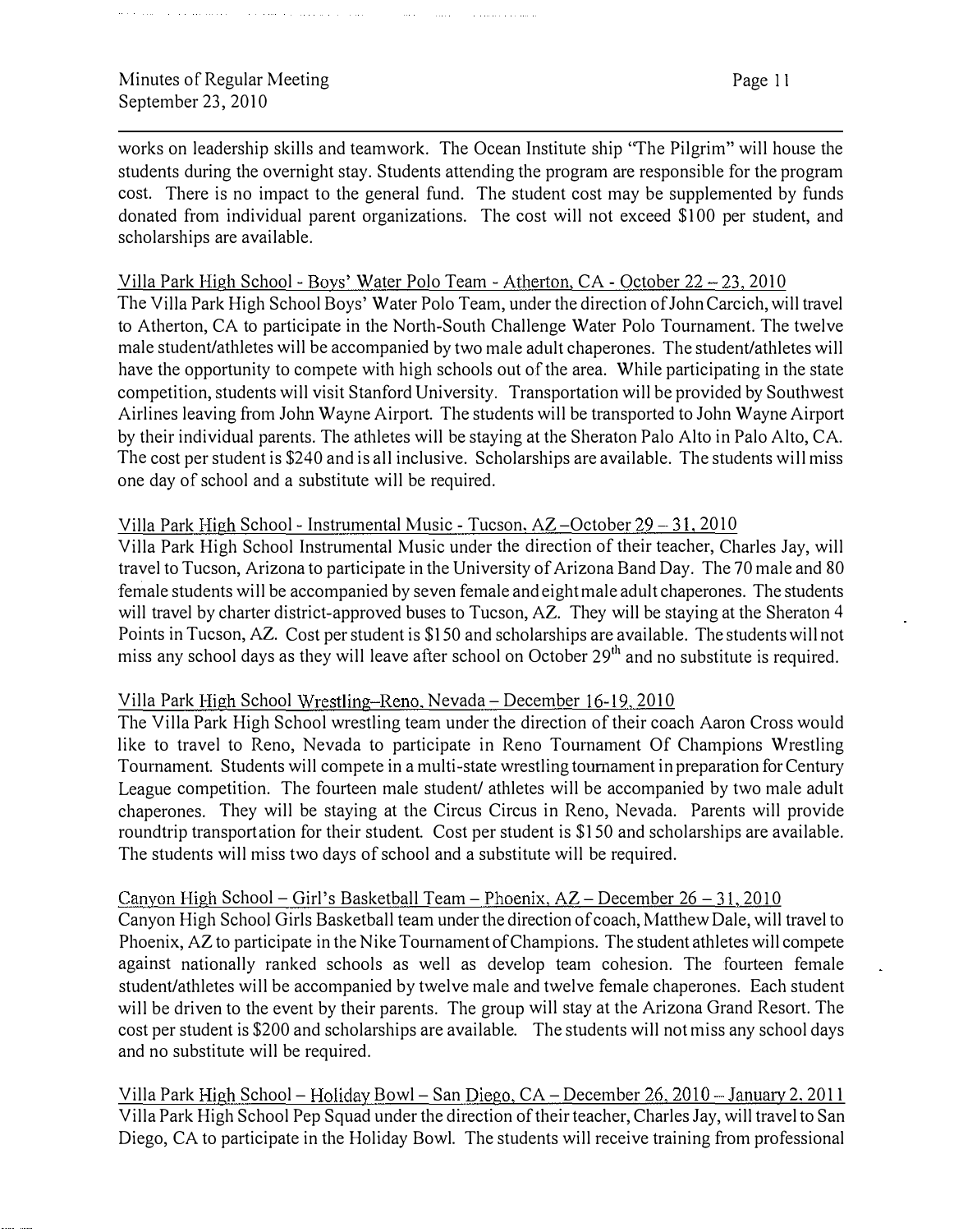Page 12

choreographers, and they will experience performing in an NFL field show with other students from across the United States. This will give them valuable experience for auditioning for professional jobs. The squad will represent VPHS and OUSD nationally via televised events. The fifteen female students will be accompanied by three female and two male adult chaperones. The students will be transported to San Diego by their individual parents. Students will be housed at the Town & Country Hotel. Cost per student is \$896 and scholarships are available. The students will not miss any school days and no substitute will be required.

Villa Park High School - Varsitv/Hawaii Pro Bowl - Honolulu, HI - January 27- 31,2011

Villa Park High School Advanced Dance Team under the direction of their teacher, Jennifer Howerton, will travel to Honolulu, Hawaii to participate in Hawaii Pro Bowl. The students will receive training from professional choreographers and experience performing in an NFL field show with other students from across the United States. The students will also learn traditional and cultural dances from Hawaii. The twenty female students will be accompanied by two female adult chaperones. The students will travel via Hawaiian Airlines from LAX to Honolulu, Hawaii. The students will be transported to LAX by their individual parents. Students will be housed at the Hilton Weikiki Prince Kuhio Hotel. Cost per student is \$1, !50 and scholarships are available. The students will miss three days of school and a substitute will be required.

# Canyon High School - Band & Orchestra - Honolulu, HI - April 10 - April 17, 2011

The Canyon High School Band and Orchestra under the direction of the Band Director, Harold Witten, will travel to Honolulu, Hawaii to compete in the Hawaiian Invitational Tournament in the following categories: concert, parade, field, jazz & color guard. They will visit the Pearl Harbor Memorial and experience the Hawaiian culture. The 93 students, 48 male and 45 female, will be accompanied by three male and nine female adult chaperones. They will be staying at Ohana Waikiki Beachcomber Hotel in Honolulu, HI. Transportation will be provided by District bus to and from the airport and they will fly Hawaiian Air roundtrip. Total cost per student is \$1,399 and scholarships and fundraising will be available. The students will not miss any school days and no substitute is required.

# Item 14.1. Readiness and Emergency for Schools (REMS) Grant Award

The Board authorized the Superintendent or designee to accept the Readiness and Emergency for Schools (REMS) Grant for the 2010-11 school year in the amount of \$600,824. The purpose of the REMS Grant, awarded by the United States Department of Education, is to improve District emergency plans that address all four phases of emergency management: Prevention-Mitigation, Preparedness, Response, and Recovery.

#### Item 14.J. Resolution No. 08-09-11: Acceptance of Funds for 2010-11 California State Preschool Programs

The Board adopted Resolution No. 08-10-11 accepting child development funds in the amount of \$5,000 for the 2010-11 fiscal year.